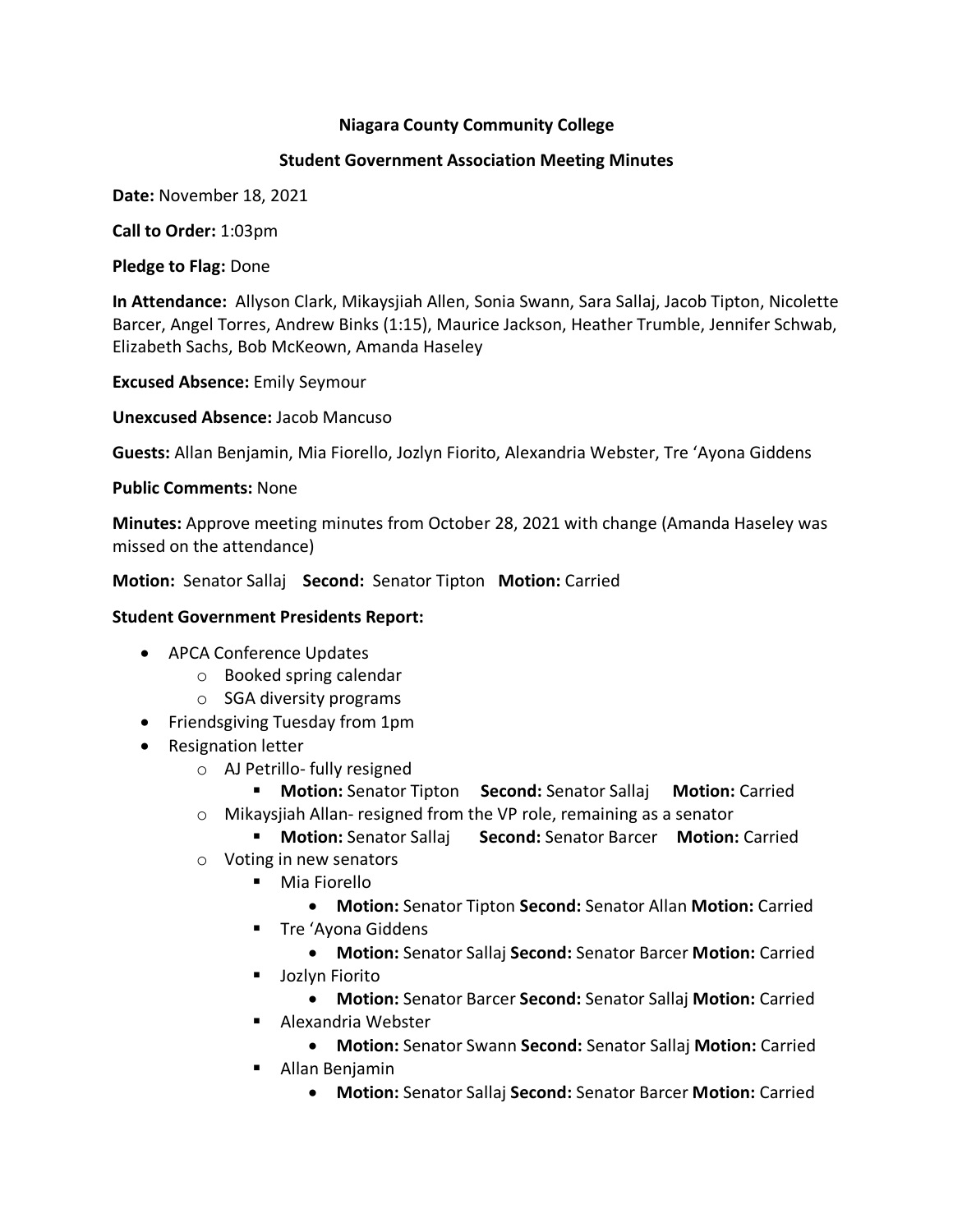- o EBoard elections
	- VP- no nominations
	- Student Events Coordinator- no nominations

# **Student Government Vice-President Report**

- Zoo Crew last day of giving Thursday
- GAC- D&D tomorrow 3-7pm in Gaming Lab

### **Student Treasure Report**

• No meeting resume on 11/23/2021

# **Student Government Event Coordinator Report:**

• None

# **Student Trustee's Report:**

- Reid Petroleum NYCCT Benefactor Vision for Tomorrow Award Paul Reid recipient
	- $\circ$  Was chosen by the Board of Trustees to be nominated for the award, gave his acceptance speech a few weeks ago 10/21
- IRC Grants:
- "Escape Room" Dr. Julie Woodworth
- "360 Degree Experience" Dr. Julie Woodworth
- "Thomas Fermi Statistical Quark Model in Search of Exotic Particles" -Dr Suman Baral
- Professional Title Assistant Director of Grants (C. Brown)
- Resolution Native American Heritage Day (J. Strong)
- FISCAL COMMITTEE
- Resolution Support for NCCC Capital Funding (W. Lynch)
- Business and Finance Update (W. Lynch)
- Flight Academy was announced.

# **Senators Reports:**

• Tipton- purple or orange Native American Heritage Day

# **Student Coordinator's Report: (Heather Trumble)**

- Welcome Senators
- Spring calendar booked up new programs and initiatives
	- o Live music every month in dining commons Tripp Cafe
		- Dec 1 pilot- voucher for a drink or chips
	- o Thunderfest
	- o Campus spa
	- o Holiday Extravaganza
	- o Service with a Slice Student Wellness Committee
		- Arts and crafts kits to children to families in crisis

# **Athletic Director's Report: (Amanda Haseley)**

- Men's basketball 4/1 rank
- Women's basketball 3/2